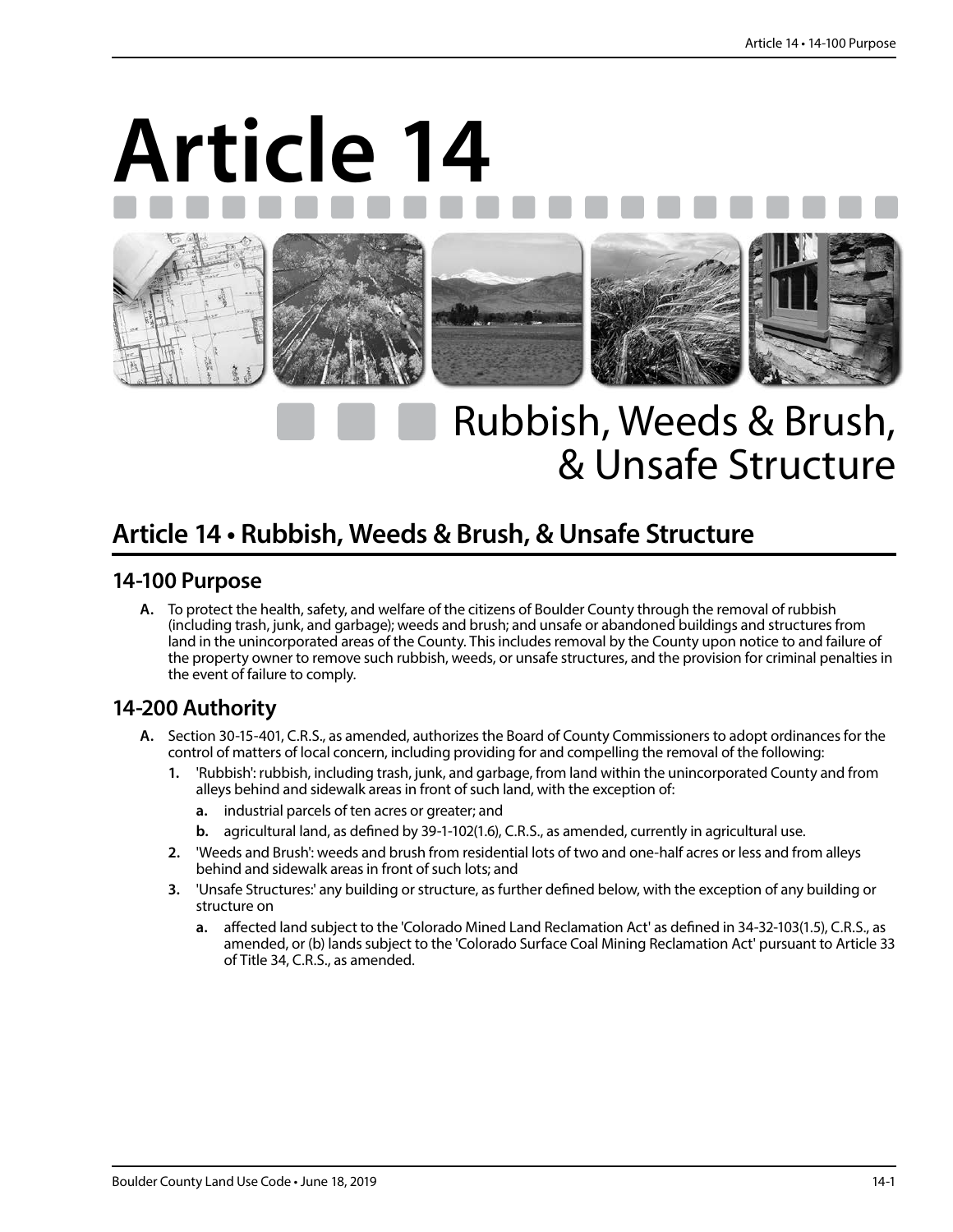#### **14-300 Applicability**

- **A.** This Article shall apply throughout the unincorporated area of the County, with the exception of (see 30-15-401(8) & (9), C.R.S., as amended):
	- **1.** Any municipal service, function, facility, or property whether owned by or leased to the incorporated municipality, unless the municipality consents pursuant to 30-15-401(8), C.R.S., as amended.
- **B.** This Article shall not duplicate or interfere with any service or facility authorized and provided by a special district, or contravene any power authorized and exercised by a special district, unless the County is specifically empowered by law to exercise authority with respect thereto, or the County and the special district agree pursuant to Part 2 of Article 1 of Title 29, C.R.S., as amended.

#### **14-400 Definitions**

- **A.** Abatement: To remove the rubbish, weeds and brush, or unsafe structure as prescribed in the notice of violation.
- **B.** Agricultural land is land which, regardless of the uses for which such land is zoned, the County Assessor has determined meets the definition of "agricultural land" in 39-1-102(1.6), C.R.S., as amended.
- **C.** Rubbish: Garbage, trash, and junk including, but not limited to, unwanted or discarded household items; waste from building construction, remodeling, and repair; tree branches, grass and shrub clippings, leaves, or other general yard and garden waste; motor vehicle parts or tires, or abandoned, unlicensed, or inoperable motor vehicles including without limitation mobile or manufactured homes; newspapers, magazines, packaging materials, waste paper or cardboard; dead animal carcasses; and any other unsightly or discarded material which causes or is likely to cause a public hazard or nuisance, or is unacceptably offensive in light of community standards of cleanliness or generally accepted neighborhood aesthetics.
- **D.** Special District: Any special district established pursuant to Article 1 of Title 32, C.R.S., as amended; the Three Lakes Water and Sanitation District established pursuant to Article 10 of Title 32, C.R.S., as amended; the urban drainage and flood control district established pursuant to Article 11 of Title 32, C.R.S., as amended; any metropolitan sewage disposal district established pursuant to Part 4 of Article 4 of Title 32, C.R.S., as amended; any drainage district established pursuant to Article 20 of Title 37, C.R.S., as amended; the Cherry Creek basin water quality authority established pursuant to Article 8.5 of Title 25, C.R.S., as amended; any regional service authority established pursuant to Article 7 of Title 32, C.R.S., as amended; and the Regional Transportation District established pursuant to Article 9 of Title 32, C.R.S., as amended. (See 30-15-401(9)(b), C.R.S., as amended.)
- **E.** Unsafe Structure: A structure or building which, in the determination of the Chief Building Official: (1) is in a condition presenting a substantial danger or hazard to public health, safety, or welfare; or (2) is a dilapidated building which is unused by the owner or uninhabited because of deterioration or decay, and constitutes a fire hazard or subjects adjoining properties to a danger of damage by storm, soil erosion, or rodent infestation, or is a place frequented by trespassers and transients seeking a temporary hideout.
- **F.** Violation: The presence of rubbish, weeds and brush, or an unsafe structure, contrary to the provisions of this Article.
- **G.** Weeds and Brush: Any underbrush, bush, shrub, or plant material greater than nine inches in height which:
	- **1.** ordinarily grows without cultivation; not in planting beds or otherwise in a controlled manner; or not for the purpose of food production; and
	- **2.** is allowed to grow in such a manner or extent that it causes or is likely to cause a public hazard or nuisance, or is unacceptably offensive in light of community standards of cleanliness or generally accepted neighborhood aesthetics; and
	- **3.** is not a noxious weed designated under the County's Noxious Weed Management Plan, the removal of which shall be governed by that Plan and not this Article.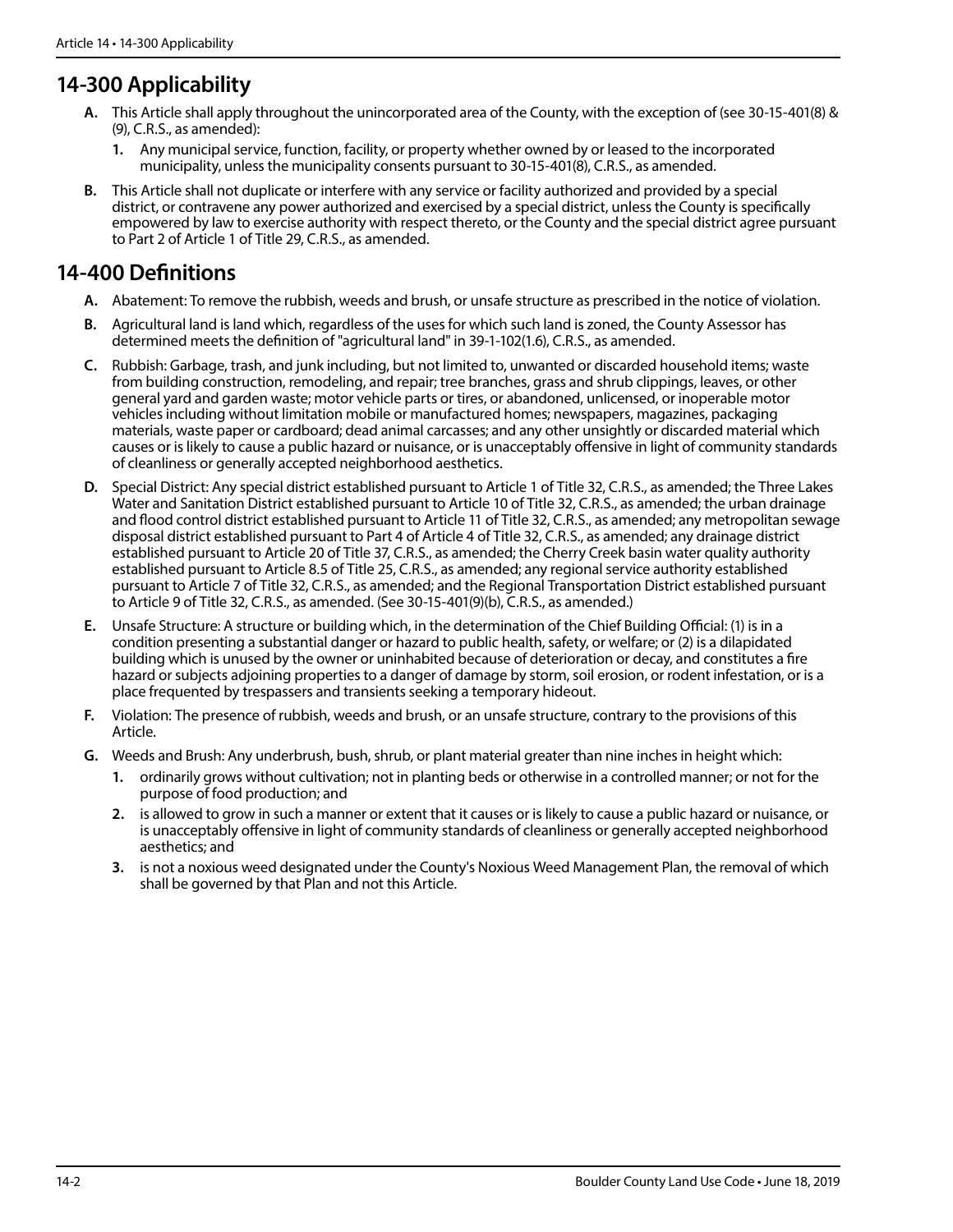#### **14-500 Process for Removal of Rubbish, Weeds and Brush, or Unsafe Structures**

- **A.** Complaint and Verification of Violation
	- **1.** Upon complaint made or filed by a member of the public or by a County official or employee, the Director will take reasonable steps to verify the complaint as a violation.
	- **2.** The Director's authority to enter and inspect land, a building or structure for a violation, shall be governed by the same procedures for obtaining consent or an administrative search warrant as are set forth under Article 17-300(E)(1)-(2).
- **B.** Notification of Violation and Provision for Appeal
	- **1.** If the Director verifies a complaint as a violation, the Director will, as soon as practicable, provide written notice of the violation and the requirements for abatement to the property owner of record as identified on the Boulder County tax records (both to the address in the tax records and the property address, if different), and to any other responsible party whose identity and whereabouts are known to the Director.
	- **2.** The notification will include a description of the violation; the requirements for abatement including the time period in which abatement must occur; a proposed reinspection date to verify abatement; a statement of the right to appeal the determination of violation; and the time within which a written appeal must be filed. Ordinarily the Director will provide 30 days for abatement, unless the Director determines that a shorter or longer time is justified.
	- **3.** The property owner or other noticed person may appeal the Director's determination that a violation exists to the Board of County Commissioners.
		- **a.** Unless the notice of violation specifies a reasonable shorter time, the request for an appeal must be made to the Land Use Department in writing no later than 30 days after the date of the violation notice (with an additional three days allowed if the notice is mailed). The Director may specify a reasonable shorter time for filing an appeal in the notice, if the Director determines that an abatement time of less than 30 days is necessary.
		- **b.** If a timely appeal is filed, the Director will schedule a hearing before the Board to consider the appeal at the earliest available time for which adequate notice of the appeal may be given.
		- **c.** The Director will notify the party requesting the appeal of the hearing date and time as soon as possible after the hearing is scheduled. The Director also will notify adjacent property owners and any other known interested members of the public in advance of the hearing.
		- **d.** At the appeal hearing the Board will take testimony from the Director, the alleged violator, and any members of the public present. Based on the hearing the Board may affirm, reverse, or modify the determination of the Director as set forth in the notice of violation.
- **C.** Board of County Commissioners' Authorization for Abatement by County
	- **1.** If the alleged violator fails to comply with the County's requirements for abatement, the Director may request that the Board of County Commissioners, at a public meeting, authorize the County to arrange for abatement of the violation. The Director shall provide reasonable prior notice of the meeting to the alleged violator in the same manner as required for the initial notice of violation under Subsection (B)(1), above.
- **D.** Administrative Entry and Seizure Warrant for County Abatement
	- **1.** Upon authorization by the Board for County abatement of the violation, the Director shall seek an administrative entry and seizure warrant from the county or district court having jurisdiction over the property.
	- **2.** Such warrant shall be issued upon presentation of these regulations; an affidavit stating the factual basis for the warrant; evidence that the property owner has received notice of the violation and has failed to abate the violation within the prescribed time; a general description of the location of the subject property; a general description of the violation; and the proposed method and extent of abatement by the County (including a general list or description of the rubbish, weeds or brush, or unsafe structure to be removed).